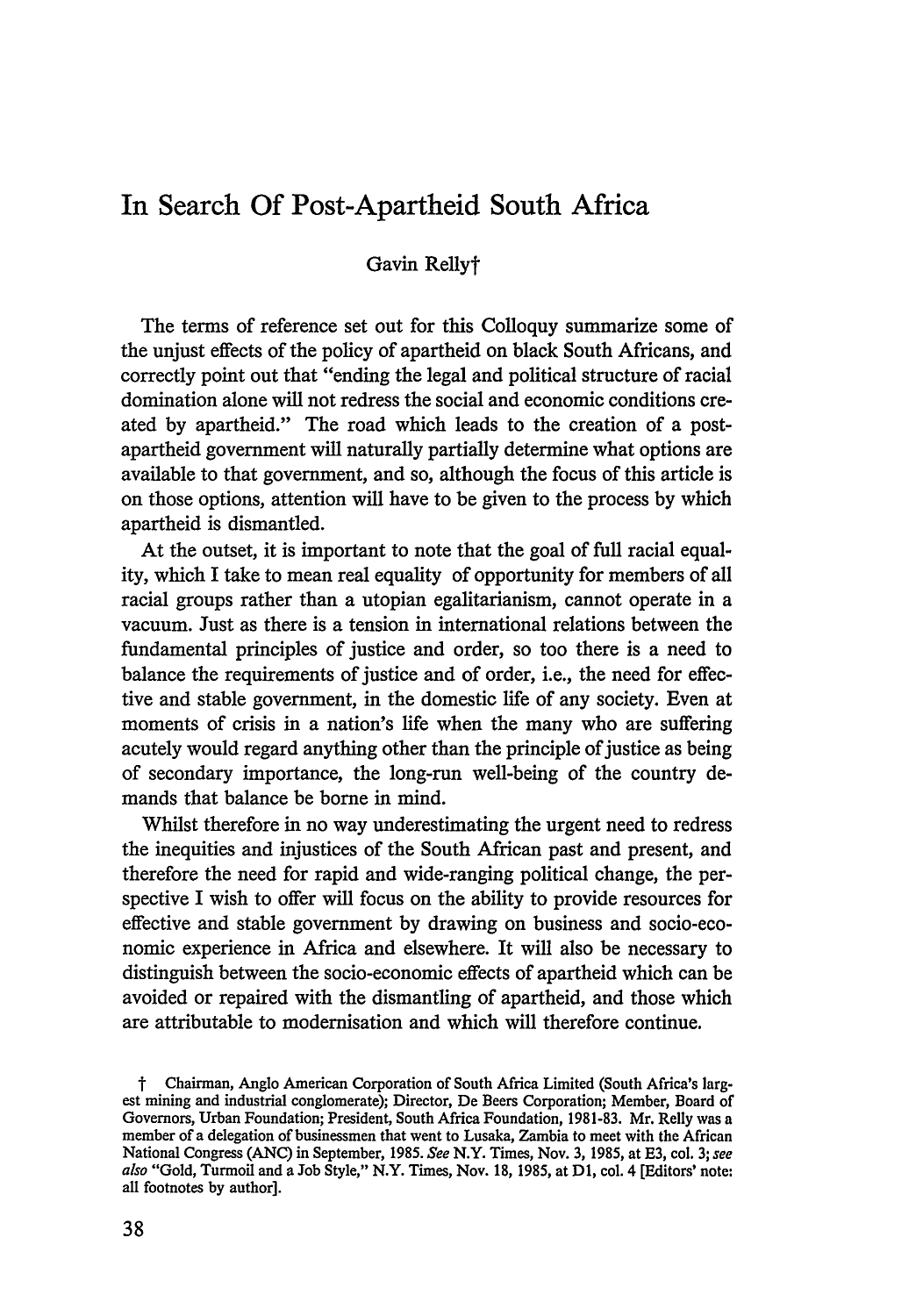## Relly: Post-Apartheid South Africa

The first major point I wish to make is that any post-apartheid government will have to deal with the reality of limited resources. The capacity of post-apartheid South African society to generate resources, and the actual quantity available to that government, will have been affected by the transitional period. The policy options then adopted by a new government will either enhance or deplete the resources available for urgent socio-economic programmes. The fact of the matter is that South Africa has elements of the First and Third Worlds. It is not an industrial nation, but rather, is wealthy only in relation to its less fortunate African neighbours. So for example, South Africa's **GNP** per capita in 1982 was only twenty-five percent of Canada's, an industrialised nation with roughly the same population. On the other hand, it was two-and-a-half times as great as the average for its twenty sub-equatorial African neighbours.

As a trading nation, South Africa can only preserve its mining and manufacturing base if it retains its membership in the western international economic system. This entails both maintaining and enlarging the capital and technology inflows essential to an industrialising society, and also maintaining the ability to compete in international markets. The myth that South African businessmen who place a premium on economic growth are self-interested capitalists collaborating with apartheid can be exposed by examining the alternative of a sanctions scenario in the context of South Africa's demographic and socio-economic realities.

South Africa has a population growth rate of 2.7 percent per annum, and a typical Third World population profile with over fifty percent of the population under the age of twenty. The difficulty of fulfilling even the basic needs of a burgeoning population with respect to health, education, employment, and general contentment can be quantified in illuminating terms. Part of that difficulty is attributable to the legacy of apartheid and the structural distortions introduced by the policy of separate development. But part is the result of the strains imposed on society in transition between Third and First Worlds, and would have been felt even if there had been no apartheid. As things stand now, an annual average growth rate of 5.5 percent in GNP is required to create employment for 250,000 or so new entrants on the job market every year. Such a growth rate would not affect the pool of unemployed variously estimated at up to twenty-five percent of the black population.

To make matters even worse, an economic growth rate just less than the population growth rate could only be achieved by drawing on foreign currency reserves for 3 percent of the country's investment needs. In the two decades 1964-74 and 1974-84, South Africa's economic growth rate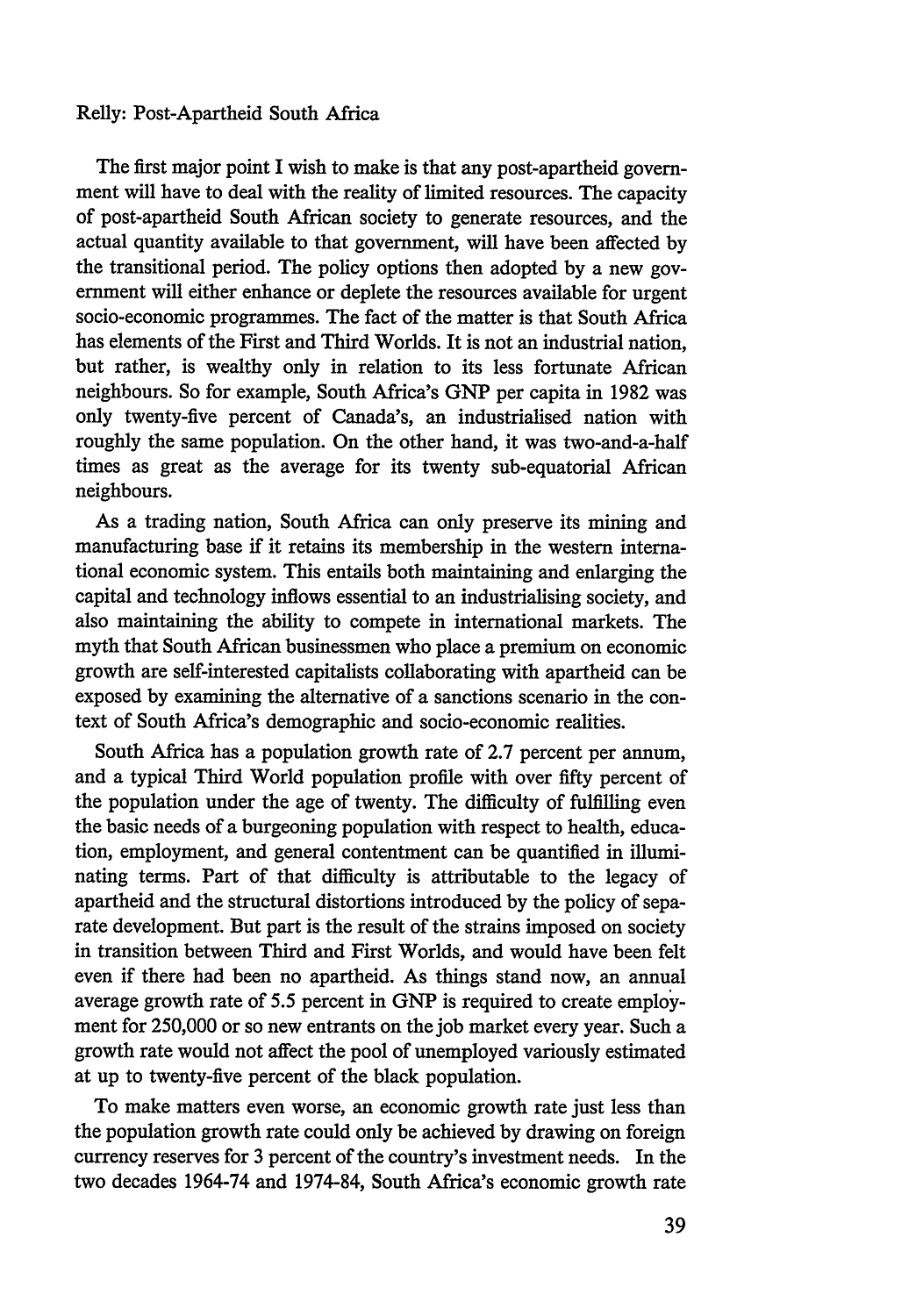averaged roughly 5 percent and 2.5 percent per annum, respectively. In the earlier period, 10 percent of investment needs was provided by foreign capital. In the latter decade, there was actually an outflow of 0.5 percent of invested foreign capital. This trend worsened during 1985 and, the arrangement with South Africa's creditor banks reached in February 1986 notwithstanding, this trend will continue to worsen unless a reassessment of the effects of sanctions and of isolation on South Africa takes place. That is true even if socio-economic apartheid constraints are gradually being removed.

Of course, it can quite legitimately be argued that disinvestment, sanctions, and the withdrawal of foreign credit is a political vote of no-confidence that can only be reversed once the South African government has taken the appropriate political steps to dismantle apartheid. But sanctions designed to promote such a goal in the short to medium term will exact intolerable long term economic costs.

Recently, Xan Smiley, the respected commentator on Africa, suggested that the undermining of the ideology of apartheid and the transformation of the Afrikaner nation from a rural and blue-collar background into a modern western people, had turned the majority of Afrikaners into cheque-book consumers increasingly amenable to economic coercion.' Smiley, however, missed the crucial fact that well over 40 percent of employable Afrikaners are now in the state sector, many having retreated there from the agricultural and mining sectors. Such people must be highly ambivalent about ushering in changes which threaten their livelihood, particularly if a deteriorating economy makes alternatives hard to find. It should also be noted that the state sector is the chief beneficiary of apartheid.

What options do those in government and the security force, who retain the levers of power, have in the face of sanctions? Merle Lipton in her recent seminal work, *Capitalism and Apartheid,2* has pointed out that apartheid has been functional for those who have been able to pass on the economic and other costs of apartheid policies to other groups or who, lacking the ability to pass those costs on, have assessed such costs as cheaper than submitting to what they perceive to be direct threats to their security.

Initially, under a sanctions scenario, a substantial portion of the costs can be passed off onto others-black migrant workers from neighboring Southern African states, black South Africans, and South African

**<sup>1.</sup> Smiley,** *A Black South Africa,* THE **ECONOMIST,** Feb. **1, 1986, at 33.**

<sup>2.</sup> M. LIPTON, CAPITALISM **AND** APARTHEID, SOUTH AFRICA 1910-84 **(1985).**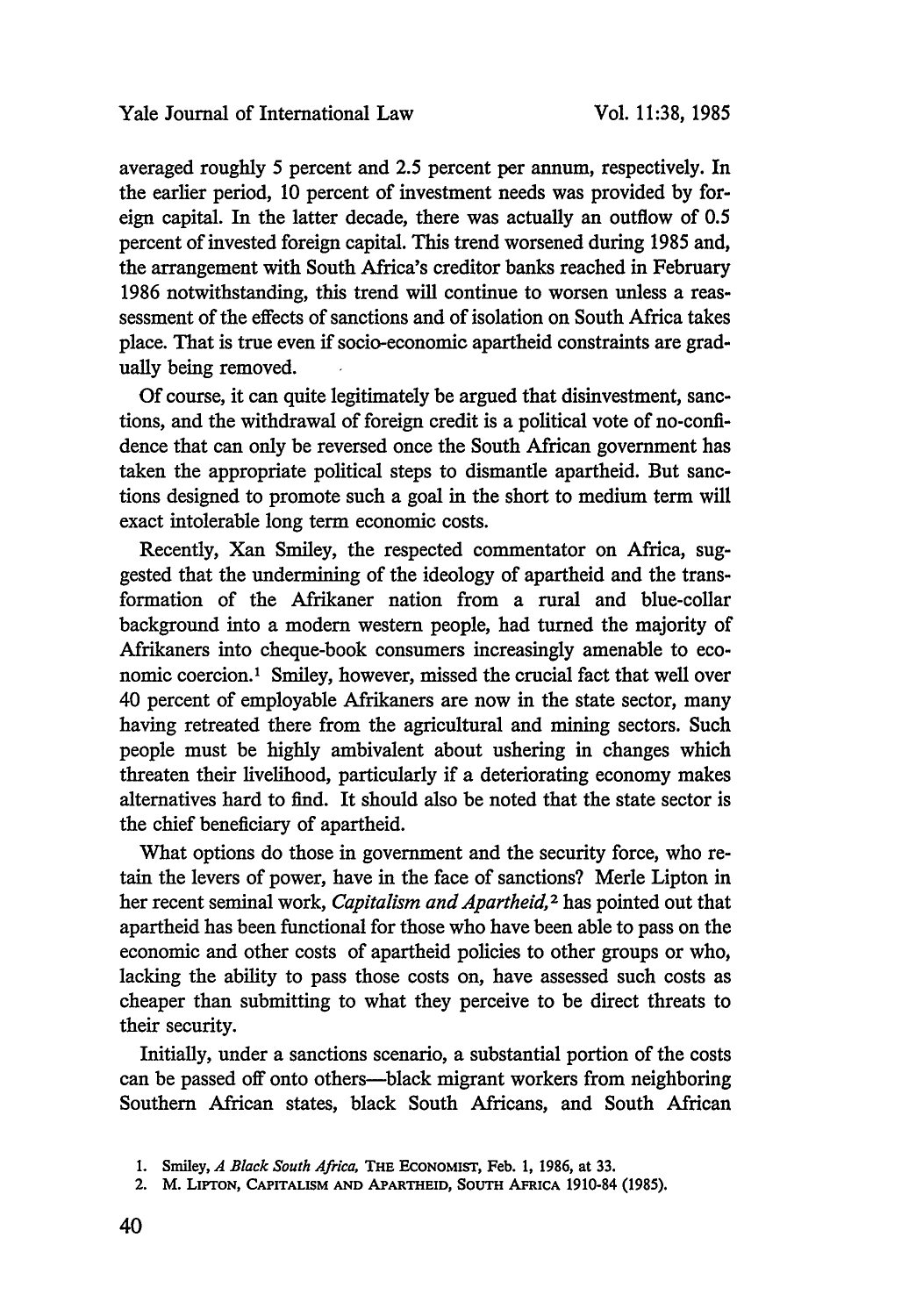industry and commerce in terms of higher taxes and so on. In fact, this process can already be observed. So far, government has paid a relatively minimal price for the lack of foreign investment in South Africa over the past few years and, recently, for the increasing capital exports, when compared to the soaring job losses and the decline in living standards experienced by the private sector. Yet, by the time the adverse effects fully affect them, will the alternative which Smiley considers inevitable, black majority rule under the ANC, look any more palatable? Smiley answers that himself by commenting: "The **ANC** instinct, whatever its newly projected image of tolerance and moderation, would be to dominate. **. .** all the institutions of state, just as virtually every government on the African continent does."<sup>3</sup>

In any case, by encouraging black opinion in the view that whites can be driven by concerted local and international pressure into making all the concessions, sanctions will simply confirm the instinct of the ruling National Party to go for a repressive and destructive siege. This is said with no satisfaction or approval, but simply to illustrate the general principle that human behavior is governed by perceptions of interest, and in the pursuit of scarce resources, considerations of morality or absolute justice will not be the governing factor. Nor can people be "punished" into behaving well, particularly if they perceive alternative courses of action.

The evidence from Africa to the north of South Africa coldly illustrates the general proposition that the capillary system by which economies and particularly Third World economies grow cannot be recreated by fiat. It is difficult to reverse a trend of economic disintegration and heightened conflict.

Zimbabwe is an instructive example of a country where the legacy of conflict and sanctions have combined with harsh demographic realities to mitigate the effect of reasonably wise policy choices. Zimbabwe was more fortunate in retaining both a more developed infrastructure and a higher level of skill, both black and white, than its less fortunate neighbours who had also been through a "liberation" struggle. But, partly at the urging of President Samora Machel of Mozambique, who had learned from bitter experience, Zimbabwe refrained from translating radical rhetoric into damaging socialist measures such as nationalisation and wholesale land appropriation, which would have meant the rapid loss of white skills and agricultural and manufacturing production.

3. Smiley, *supra* note **1,** at 34.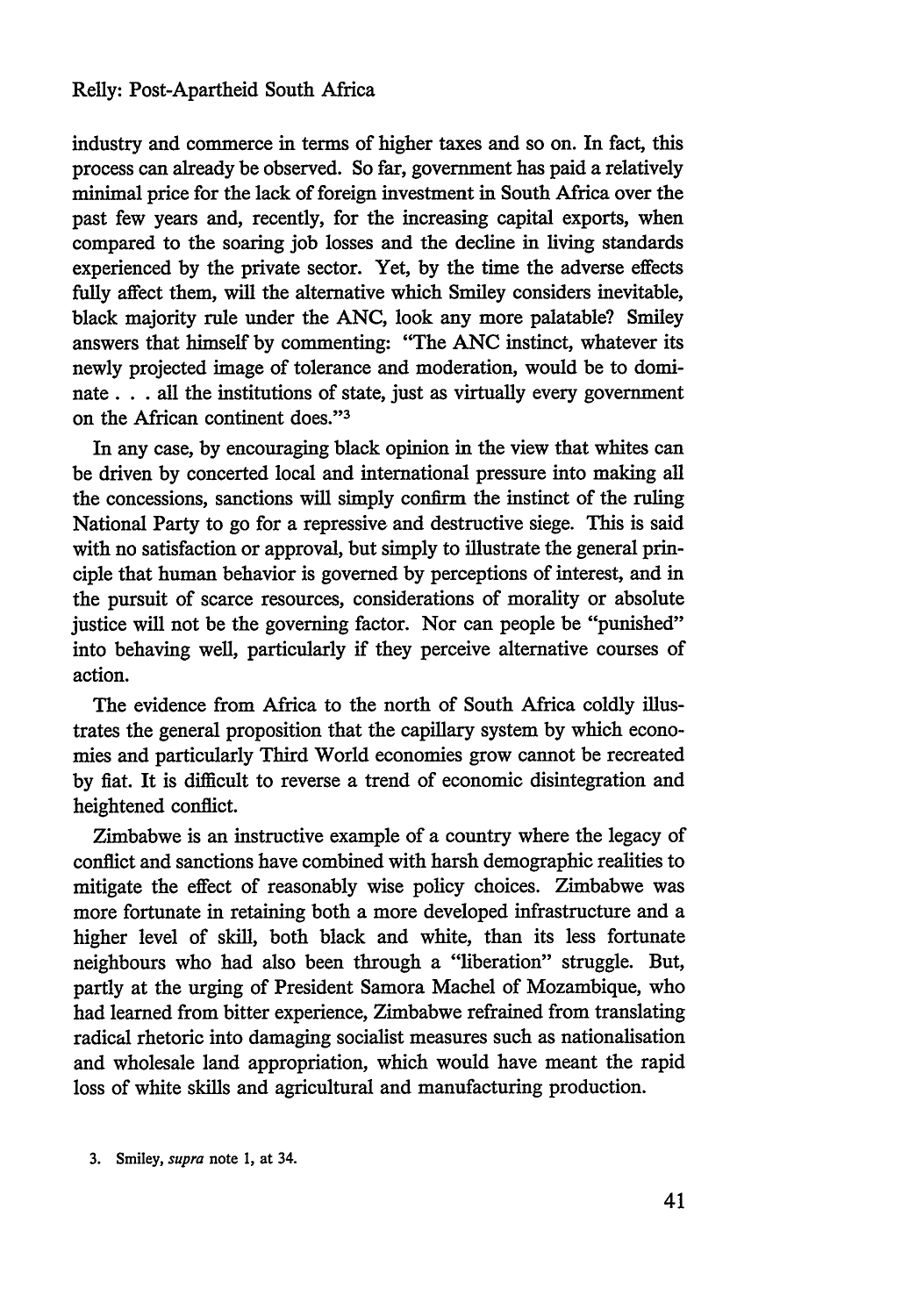Despite his pragmatism in retaining much of the free-enterprise system in agriculture and commerce and industry, Mr. Mugabe has found that overseas private investors have failed to return to an independent Zimbabwe. This seems partly due to concern over continuing socialist rhetoric, and a consequent fear of nationalisation. It also seems partly due to an enduring perception of political risk relating to domestic uncertainties, and fear of the impact that instability and a deteriorating economy in South Africa might have on Zimbabwe.

In many respects, Zimbabwe's problems mirror those problems of modernisation that South Africa is facing and will continue to face in a post-apartheid society. The rapid extension of health and educational facilities to the population at large, combined with one of the highest birth rates in Africa.and indeed the Third World (close to 4 percent per annum), means that an ever larger number of young black Zimbabweans with high white collar aspirations are coming on to the job market. The figure, currently around 100,000, will rise to 250,000 by the end of the decade. Yet only 5,000 jobs are being created each year in the formal sector of the economy, and there are no more people in employment now than there were in 1973. Unless this unbalanced equation can be altered by lowering birth rates and increasing wealth and job creation, political instability must result.

To drive home the point: if multinational corporations disinvest from South Africa, will they automatically return when a post-apartheid government is ushered in? Under a sanctions scenario, economic disintegration and a period of enhanced conflict suggests that there will be little incentive to return to a market even more contracted than it is now under recessionary conditions. This is particularly true when there will almost certainly be concern about stability in the same way as in postindependence Zimbabwe.

And what will happen to markets lost to South African products during the sanctions period ? In the highly competitive world of nation states, South Africa can expect no charity for its products, particularly in areas where there is a surplus, as there is now in coal, sugar, steel, uranium, and paper. Markets will only be regained by the ability to compete, which in turn will require the absence of the distorting factors which so many African governments have allowed, such as an overvalued exchange rate and high minimum wages.

The ultimate irony of sanctions, a sort of "revenge on OPEC" scenario, would be if consumers of South Africa's strategic minerals were to reduce their dependence on South African sources of supply and thereby diminish one of the major sources of revenue for a post-apartheid state.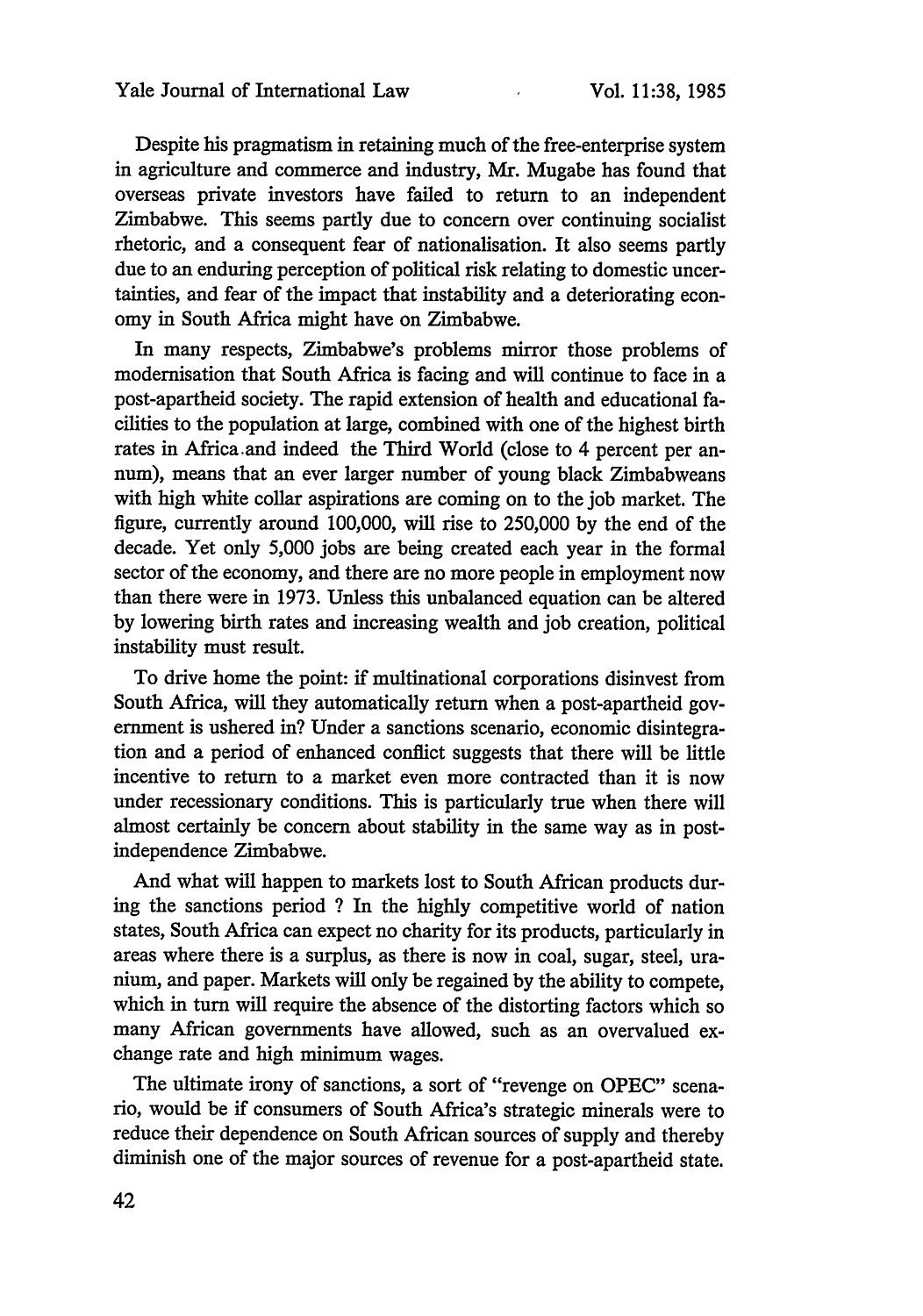Ignorance, poverty and repression, and not freedom, equality and democracy, will be the result of a post-apartheid society if it is created by revolutionary means in which sanctions and disinvestment have played their role. No phoenix will arise from the proverbial ashes, and questions of blame or responsibility will be irrelevant. The more the consequences of such a scenario are examined, the less unsatisfactory the slow course of evolutionary change appears, however frustrating or agonising it appears to participants.

At the heart of business priorities for a post-apartheid society lies a determination to retain and expand the wealth creating capacity of the free enterprise system. Unless the system of government adopted in a post-apartheid society allows individuals the freedom to make full use of their talents, government will have fewer and fewer resources with which to pursue the necessary priority of more equitable distribution.

The ethnic, quasi-socialist system of government pursued by the Afrikaner oligarchy during the apartheid period has incorporated some of the worst features of other centralised, bureaucratic, socialist systems. It has proved itself incompatible with the requirement of an industrialising society for high economic growth. The process of reform instituted in the late 1970's, and pursued somewhat unevenly in the 1980's, has been partly the result of the changing economic interests of Afrikanerdom as well as domestic and international pressures. In fact, the emerging Afrikaner business elite really came to the fore during this period. But, as noted above, there remains the political obstacle of the core of Afrikanerdom who stand to lose more than they would gain by pursuing reform in the political arena, if that reform is to be defined in the zero-sum terms of majority rule against a background of a deteriorating economy.

Whilst businessmen would continue to strenuously oppose the centrality assigned to ethnic divisions in South Africa under apartheid and propose in its stead the principle of freedom of association, there remains the troubling reality of the heterogenous nature of the South African population. The African National Congress is a central actor which cannot be wished away. Indeed, that organization ought to be legitimised, and its leaders released, in order that they might play their rightful role in the political contest. Yet, surveying the current crisis in South Africa, the sad fact is that conflicts and divisions between black political groupings based on ideology, interest, tribal identity, and the sheer competition for influence, are deepening. Whites ought not to draw comfort from these divisions: the whole inevitable process of reaching an accomodation in South Africa is simply made more messy and protracted, and the task of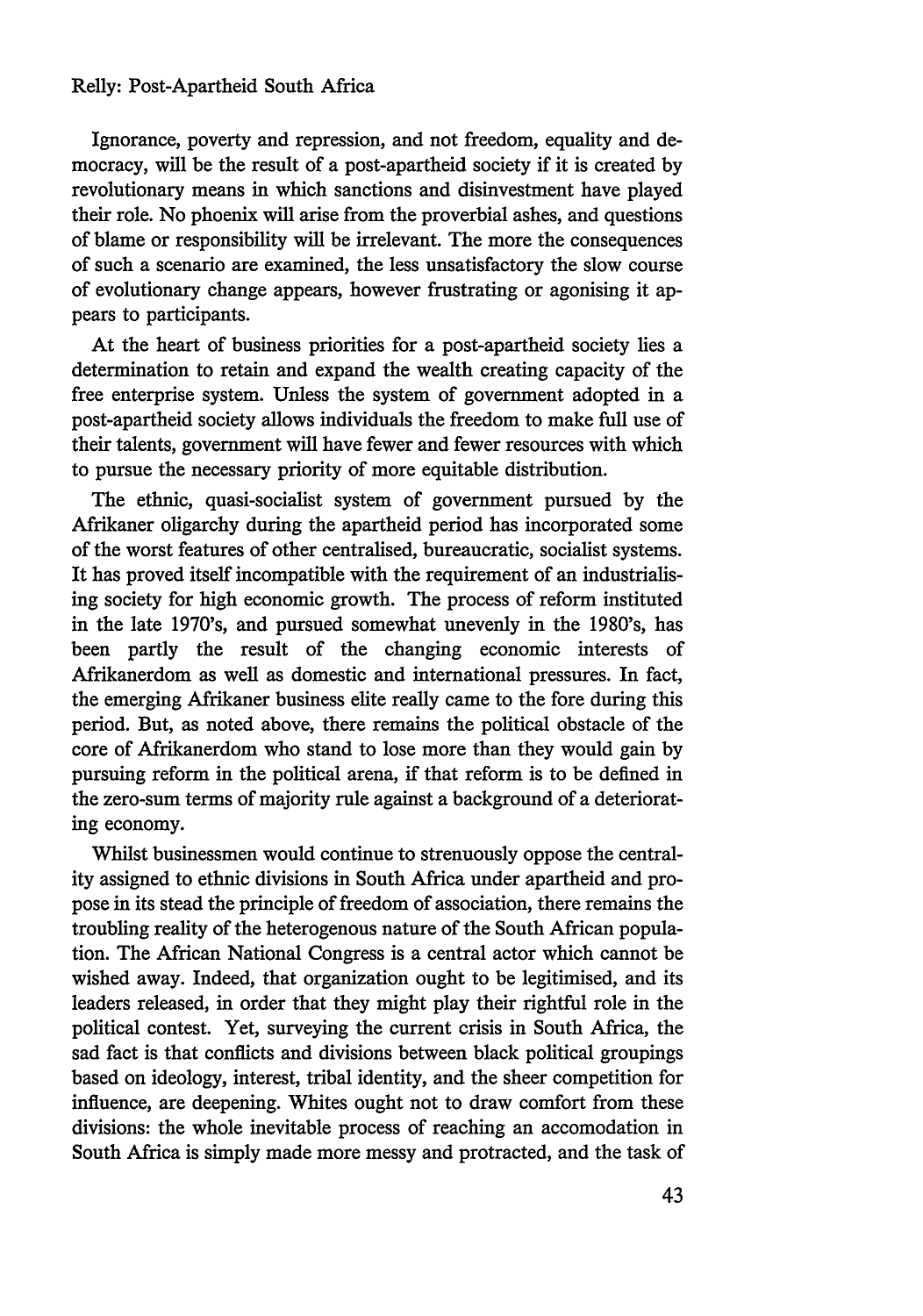a post-apartheid government more difficult, by these divisions. But they are a reality, and only romantics or revolutionaries believe they can be magically conjured out of existence or forcefully removed. Witness the history of Africa to the north of the Republic.

The businessman's mind therefore turns to the federal option for two reasons: first, because it seems to provide the most scope for devolving and sharing power so that differences are accomodated and the interests of minorities are taken into account; and second, because it is more conducive to ensuring the survival of free enterprise and individual freedoms.

Merle Lipton, in her book *Capitalism and Apartheid,* posits five possible strategies for a future South Africa: (i) retain both capitalism and apartheid; (ii) have less or no capitalism (i.e., a larger state sector combined with white domination); (iii) have less or no capitalism combined with black domination; (iv) get rid of apartheid; i.e., have multiracial (or non-racial) capitalism; or (v) get rid of both apartheid and capitalism; i.e., have multi-racial (or non-racial) socialism.

Of these, Lipton says she prefers option (iv) because

I believe it could be achieved with less violence than any of the others; it does not rule out subsequent movement towards more egalitarian, welfareoriented politics; and it is the only option compatible with the revival of remnants of liberty and democracy: the degree of coercion required to enforce each of the other options seems incompatible with this.<sup>4</sup>

Indeed, the adoption of a Bill of Rights, now a much-advocated move in liberal and business circles in South Africa, $5$  is one way of helping restore the classic Western democratic concept of the rule of law, so tragically eroded during the apartheid era. A Bill of Rights, of course, would not be worth the paper it was written on unless it enjoyed the support of the majority of the population of South Africa. Yet one of the most exciting and positive developments in South Africa currently is the concept of finding common ground in the area of commitment to various freedoms and common law principles, as a preliminary to getting a real negotiating process off the ground.

Given all that has been said above, the negotiating process is likely to be a hard and drawn-out one. There can be no quick fixes in a complex society battling over the root issue of politics, scarce resources. But the process of dismantling the socio-economic elements of apartheid, already underway in South Africa, will go some way towards changing the

 $\ddot{\phantom{1}}$ 

<sup>4.</sup> M. LIPTON, *supra* note 2, at 12.

<sup>5.</sup> The "Business Charter," published by the Federated Chamber of Industries, is one example of this support. *See* Rand Daily Mail, Feb. 7, 1985, at 1.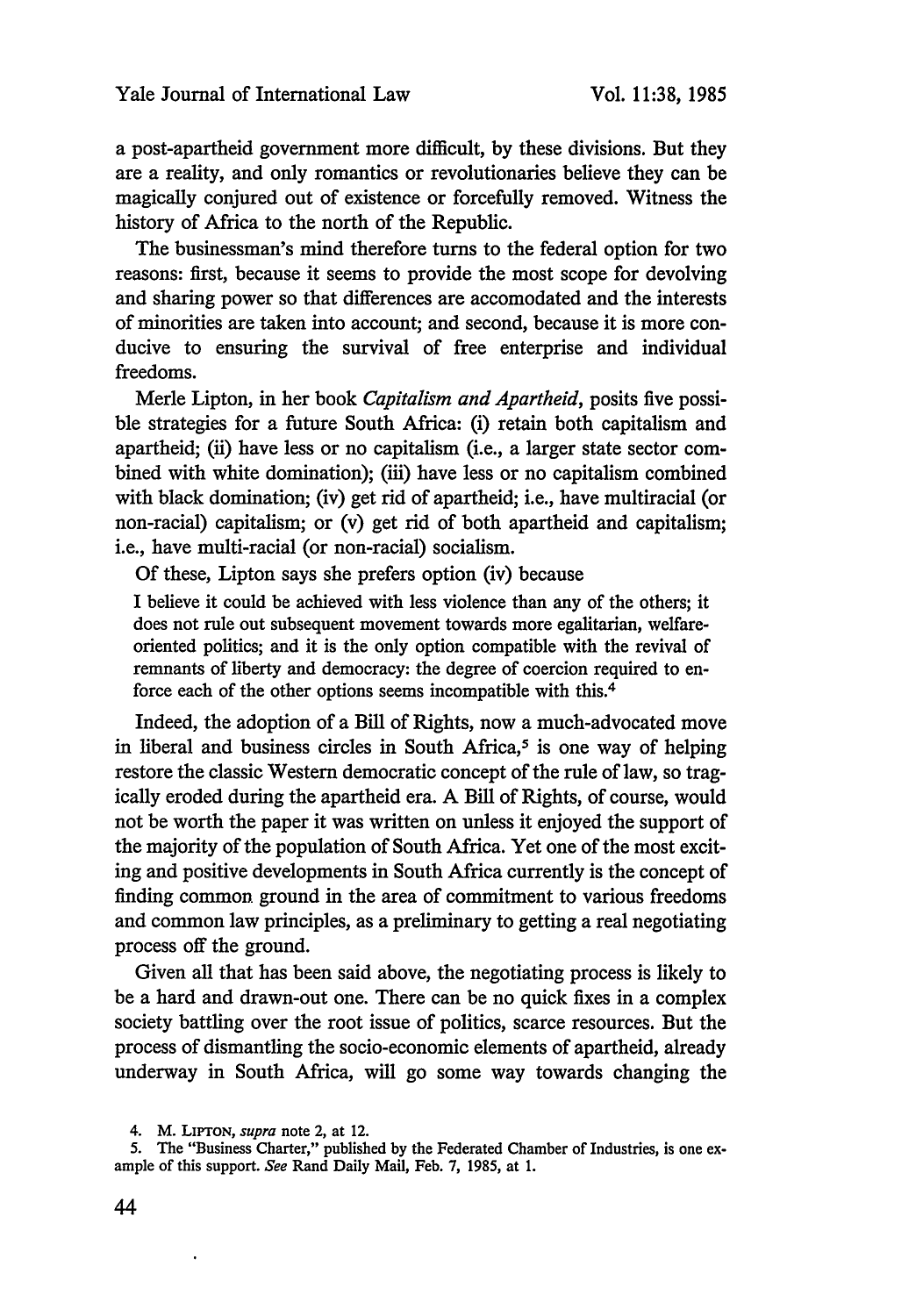### Relly: Post-Apartheid South Africa

economic equation. **By** releasing unproductively used or wasted resources, increased growth will be generated. The abolition of influx control, which is now a prospect by the middle of 1986, will remove one of the fundamental impediments to the creation of a free enterprise economy, the absence of labour mobility. If this is coupled, as seems possible, with both the accelerated elimination of the mass of red tape inhibiting small business activity and the institution of a massive, labour-intensive housing program aimed at meeting the backlog of housing opportunities in urban areas, then a boost to domestic economic activity which would have important multiplier effects in both the formal and informal sector should be possible. An equally valuable indirect effect would be the reduction in population growth rates, since international experience has shown that urbanisation and modernisation are the best forms of birth control. Already, black family sizes in the more prosperous urban areas are significantly smaller than in the impoverished rural areas.

Tackling the key areas of labour mobility, employment creation, housing provision, and small business activity would not require punitive state participation. In fact, apart from the provision of land and basic infrastructure, such a program would rely on releasing the hitherto constrained energies and talents of a broad section of the population. No doubt the effect would be enhanced by a change in the tax regime, which again is in prospect with the current Margo Commission. Also, hopefully in 1986, ideologically motivated population removals will be finally abandoned, ending enormous human and financial costs. Similarly, when the notion of homeland consolidation is abandoned, several hundred million rand per annum may be saved.

The way such funds are then deployed should be constantly motivated by the principle of more productive use, as well as more equitable distribution. So, for example, in the field of agriculture, Zimbabwe has much to teach South Africa in terms of maintaining productive white commercial farms, while at the same time encouraging the rapid spread and progress of peasant farming by means of basic incentives. These incentives include higher production prices, ready credit, and convenient storage and processing facilities. As far as possible, the wasteful system of subsidies and parastatal agricultural boards should be abandoned.

What can be saved in defence costs by the de-escalation of tension in the region and the independence of Namibia may be used, as in Zimbabwe, to provide at least temporary employment to many in the form of a large standing army. This might also have value in terms of fostering national identity and healing old divisions.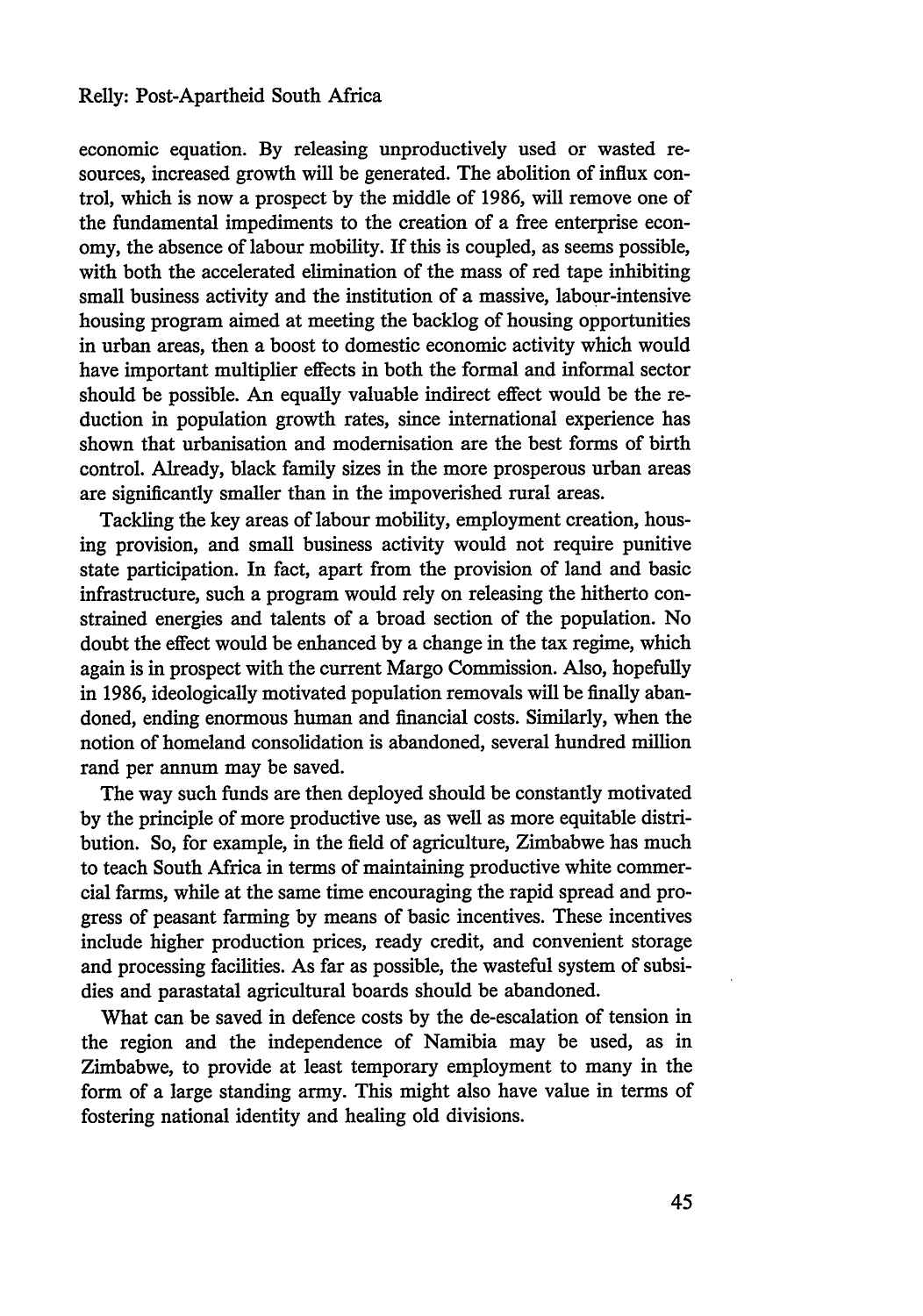ł

As far as business is concerned, the drive to achieve a more representative complexion amongst employees at all levels will require a range of affirmative action programs, some of which are already, though late in the day, beginning. Greater worker participation in business, not just through trade unions, but also through shareholding schemes and other mechanisms, is likely. What is clear is that the complexion of South African business will in many respects be transformed, though, as I have indicated, the fundamental principles of private ownership of property will perforce have to remain.

Yet the acts of commission and omission of the past will not and cannot be overcome in a short period of time. It will be the choice of the right policy options that will be crucial in determining just how long the process will take and whether South Africa will claim her place as one of the successful nations competing in the international market and simultaneously satisfying the aspirations and welfare of her people.

In this respect, some of the nations of South East Asia provide inspiration, if not exact analogies. For example, Singapore in the late 1950's bore a striking resemblance to South Africa in the 1980's: high unemployment, poor living conditions, and inappropriate education for the bulk of the working class. In Singapore, unemployment at 13.2% was particularly acute amongst non-English speaking Chinese, a disadvantaged section of the majority Chinese community. Of the then-population of 1.5 million living in an area the size of greater Durban, 76% were Chinese, 15% Malay, 7% Indian and 2% "other." The population growth rate was 4.4%, and Singapore's demographic distribution was then almost identical to South Africa's today with 43% of the population being under the age of 15 years.

A middle-class group of Chinese socialists led by Lee Kuan Yew rode to power on a communist platform. This group, in two decades of pragmatic rule marked by vision and will, and a mix of democracy and authoritarianism, managed to transform Singapore into one of the success stories of the early 1980's. Recent "hiccups" in performance only serve to underline the point that successful policies and formulae need revision in the face of changing circumstances. Particularly instructive was their choice of a concerted attack on the housing backlog to resolve economic problems and enhance political legitimacy. Though the state oversaw the process, the Housing and Development Board enjoyed large measures of autonomy in terms of policy, administration, and finance. The same kind of cooperation between the state and the private sector would seem to be appropriate for South Africa's circumstances if the 250,000 housing units